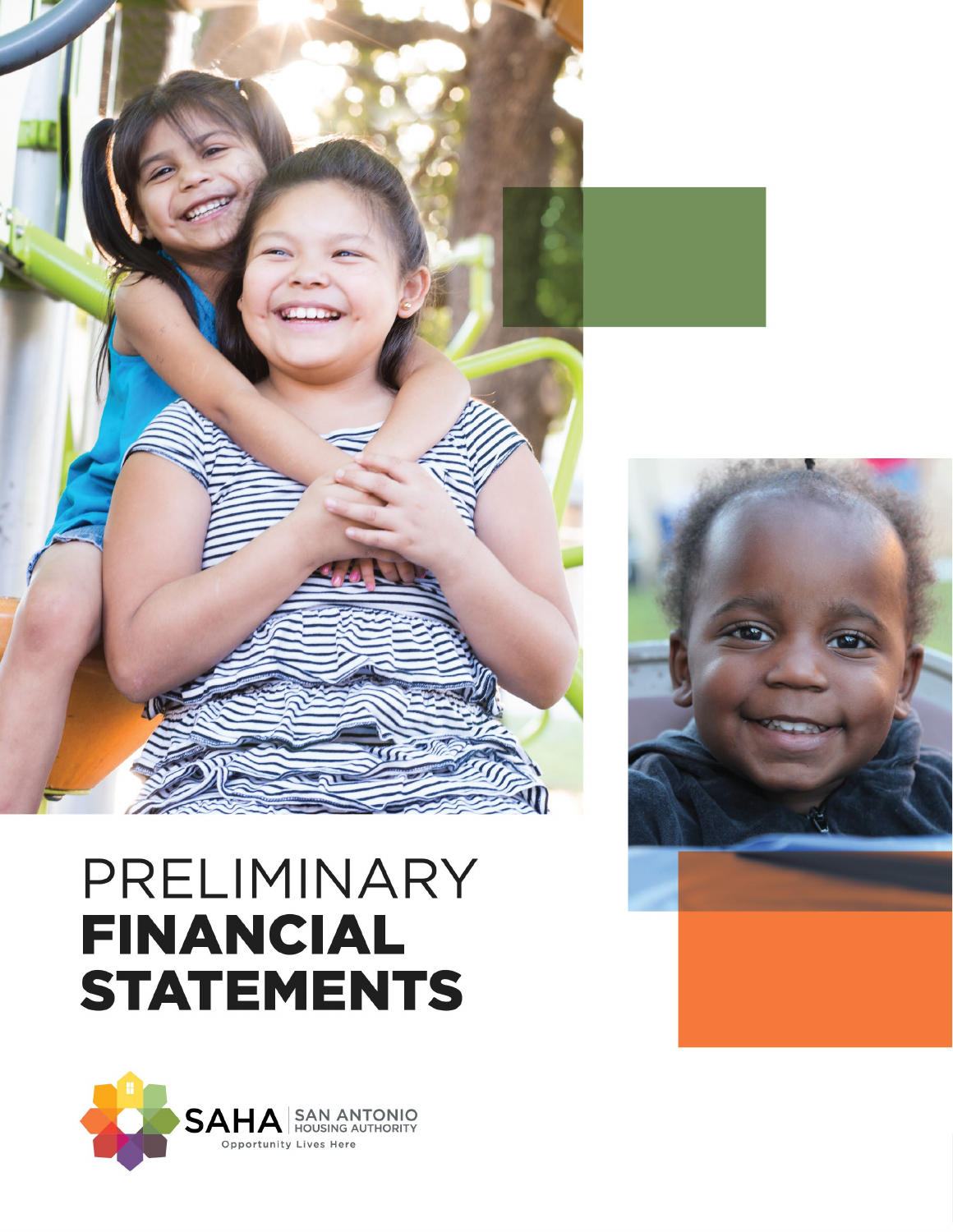# **PRELIMINARY FINANCIAL STATEMENTS**

For the Month and Year-to Date Ended **April 30, 2022 Issue Date:** May 17, 2022 *(Unaudited and Subject to Review)*

## **SAHA COMBINED**

- [1. Summarized Combined Income Statement Current Month](#page-2-0)
- [2. Summarized Combined Income Statement Year-To-Date](#page-4-0)
- [3. Summarized Combined Balance Sheet](#page-6-0)

**DIANA K. FIEDLER** Chief Financial **Officer** 

**LINDA LE Controller** 

**JENNIFER MIRELES**  Budget Manager



818 S. FLORES ST. | SAN ANTONIO, TX 78204 | SAHA.ORG P: 210.477.6000 | F: 210.477.6062 © © © © © © SAHAHousing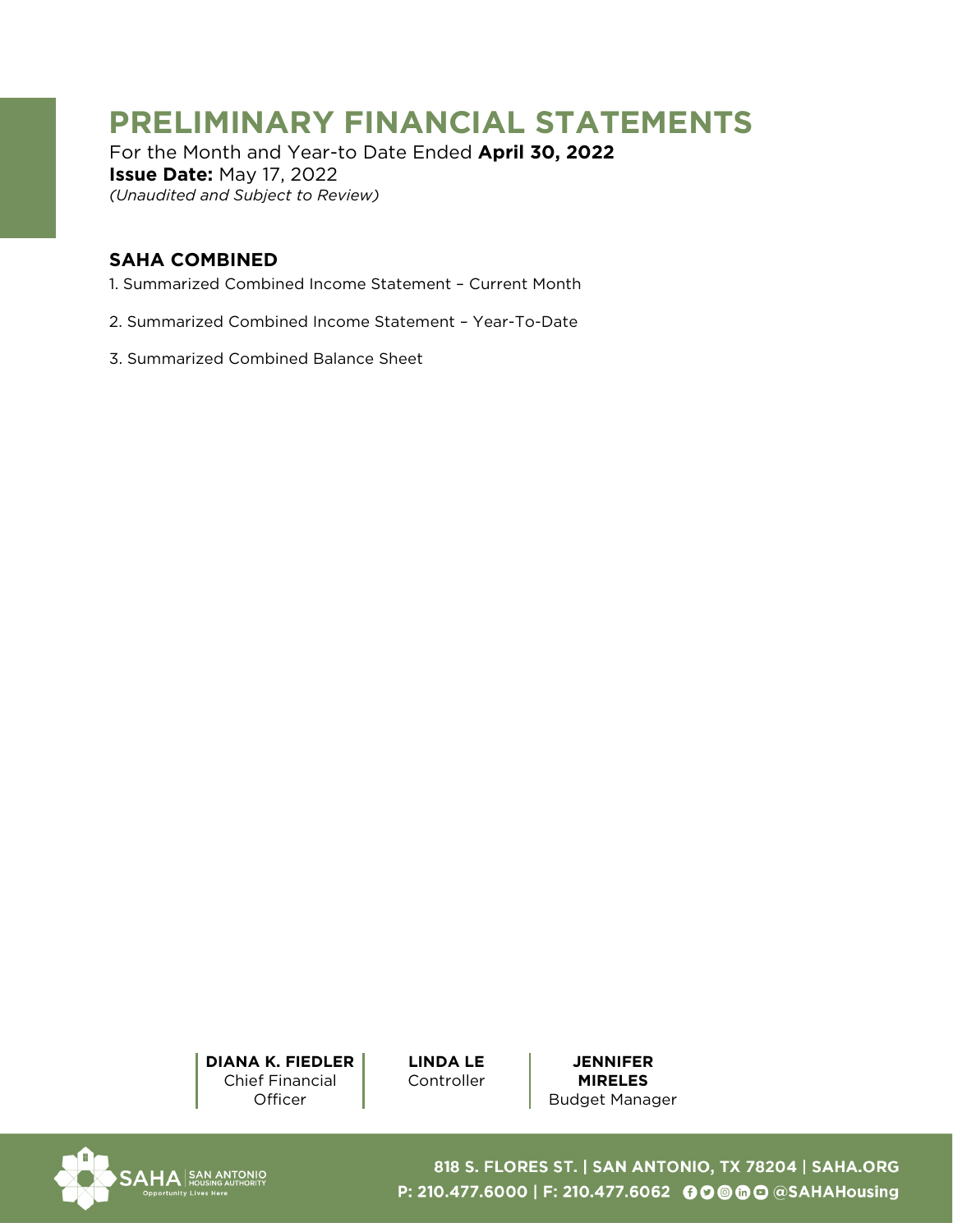<span id="page-2-0"></span>

| <b>SAN ANTONIO</b><br>SAHA<br>Opportunity Lives Here | <b>San Antonio Housing Authority</b><br><b>Combined Income Statement - Current Month</b><br>Period Ending April 30, 2022<br><b>Actual Amounts Vs. Approved Budget Comparison</b> |               |               |               |                                     |               |               |               |                       |                           |                              |               |                                 |               | GIJdeIncomeStatementByResponsibility<br>rp GlJdeIncomeStatementByResponsibility<br>5/27/2022<br>9:59:51AM<br>Page 1 of 2 |               |                     |               |                       |               |  |  |
|------------------------------------------------------|----------------------------------------------------------------------------------------------------------------------------------------------------------------------------------|---------------|---------------|---------------|-------------------------------------|---------------|---------------|---------------|-----------------------|---------------------------|------------------------------|---------------|---------------------------------|---------------|--------------------------------------------------------------------------------------------------------------------------|---------------|---------------------|---------------|-----------------------|---------------|--|--|
|                                                      | <b>Section 8</b><br><b>Public Housing</b>                                                                                                                                        |               |               |               | <b>Beacon</b><br><b>Real Estate</b> |               |               |               | <b>Central Office</b> |                           | <b>Community Initiatives</b> |               | <b>Subotal</b>                  |               | <b>Capital Funds</b>                                                                                                     |               | <b>Elim Company</b> |               | <b>Combined Total</b> |               |  |  |
| <b>Account Description</b>                           | Actual                                                                                                                                                                           | <b>Budget</b> | <b>Actual</b> | <b>Budget</b> | <b>Actual</b>                       | <b>Budget</b> | <b>Actual</b> | <b>Budget</b> | Actual                | <b>Budget</b>             | <b>Actual</b>                | <b>Budget</b> | <b>Actual</b>                   | <b>Budget</b> | <b>Actual</b>                                                                                                            | <b>Budget</b> | <b>Actual</b>       | <b>Budget</b> | <b>Actual</b>         | <b>Budget</b> |  |  |
| Revenue                                              |                                                                                                                                                                                  |               |               |               |                                     |               |               |               |                       |                           |                              |               |                                 |               |                                                                                                                          |               |                     |               |                       |               |  |  |
| <b>Rental Revenue</b>                                | 901,283                                                                                                                                                                          | 964,679       |               |               | 2,528,692                           | 3,037,972     |               |               |                       |                           |                              |               | 3,429,975                       | 4,002,651     |                                                                                                                          |               |                     |               | 3,429,975             | 4,002,651     |  |  |
| Bad Debt, Net of Collections                         | 7,761                                                                                                                                                                            | (8,786)       |               |               | 12,044                              | (80, 323)     |               |               |                       |                           |                              |               | 19,805                          | (89, 109)     |                                                                                                                          |               |                     |               | 19,805                | (89, 109)     |  |  |
| <b>Other Tenant Revenue</b>                          | 12,533                                                                                                                                                                           | 28,421        |               |               | 130,078                             | 107,606       |               |               |                       |                           |                              |               | 142,610                         | 136,027       |                                                                                                                          |               |                     |               | 142,610               | 136,027       |  |  |
| Grants                                               | 2,184,474                                                                                                                                                                        | 2,074,694     | 911,863       | 801,612       | 156,102                             | 241,439       |               |               |                       |                           | 91,036                       | 92,850        | 3,343,475                       | 3,210,595     | 264,190                                                                                                                  | 1,043,746     | (23, 505)           | (7, 358)      | 3,584,160             | 4,246,983     |  |  |
| <b>HAP Revenue</b>                                   |                                                                                                                                                                                  |               | 11,832,045    | 8,581,384     |                                     |               |               |               |                       |                           |                              |               | 11,832,045                      | 8,581,384     |                                                                                                                          |               |                     |               | 11,832,045            | 8,581,384     |  |  |
| Miscellaneous Revenue                                | 12.221                                                                                                                                                                           | 26,269        | 595           | 3,808         | 8,670                               | 16,877        | 339,569       | 502,277       | 156,791               | 122.256                   | 23,684                       | 26,181        | 541,531                         | 697,670       |                                                                                                                          |               | (85, 802)           | (97, 932)     | 455,728               | 599,737       |  |  |
| <b>Net Revenue</b>                                   | 3,118,271                                                                                                                                                                        | 3,085,277     | 12,744,503    | 9,386,805     | 2,835,586                           | 3,323,571     | 339,569       | 502,277       | 156,791               | 122,256                   | 114,721                      | 119,032       | 19,309,441                      | 16,539,218    | 264,190                                                                                                                  | 1,043,746     | (109, 308)          |               | (105,290) 19,464,324  | 17,477,674    |  |  |
| Operating Expense                                    |                                                                                                                                                                                  |               |               |               |                                     |               |               |               |                       |                           |                              |               |                                 |               |                                                                                                                          |               |                     |               |                       |               |  |  |
| <b>Salaries and Benefits</b>                         | 883,353                                                                                                                                                                          | 1,087,953     | 375,661       | 414,536       | 539,772                             | 730,127       | 73,040        | 89,943        | 885,664               | 917,329                   | 181.710                      | 216,208       | 2,939,201                       | 3,456,096     |                                                                                                                          | 1,078         |                     |               | 2,939,201             | 3,457,174     |  |  |
| <b>Supplies and Materials</b>                        | 215,829                                                                                                                                                                          | 170,359       |               |               | 153,161                             | 104,978       |               |               | 1,449                 | 2,725                     |                              |               | 370,439                         | 278,062       |                                                                                                                          |               |                     |               | 370,439               | 278,062       |  |  |
| <b>Fleet Costs</b>                                   | 27,386                                                                                                                                                                           | 13,273        | 2,727         | 2,459         | 1,851                               | 4,182         | 75            | 442           | 1,617                 | 2,826                     |                              |               | 33,656                          | 23,180        |                                                                                                                          |               |                     |               | 33,656                | 23,180        |  |  |
| <b>Outside Services</b>                              | 977,683                                                                                                                                                                          | 631,450       | 15            | 144           | 487,826                             | 386,206       | 7,748         | 8,616         | 9,159                 | 21,622                    |                              |               | 1,482,431                       | 1,048,038     |                                                                                                                          |               |                     |               | 1,482,431             | 1,048,038     |  |  |
| Utilities                                            | 430,239                                                                                                                                                                          | 435,384       |               |               | 275,476                             | 311,551       | 210           | 324           | 12,295                | 12,292                    |                              |               | 718,219                         | 759,550       |                                                                                                                          |               |                     |               | 718,219               | 759,550       |  |  |
| <b>Protective Services</b>                           | 81,515                                                                                                                                                                           | 35,203        |               | 26            | 64,677                              | 23,868        |               | 117           | 8,069                 | 24,308                    | 342                          | 592           | 154,603                         | 84,113        |                                                                                                                          |               |                     |               | 154,603               | 84,113        |  |  |
| Insurance                                            | 33,301                                                                                                                                                                           | 128,067       | 7,035         | 11,666        | 368,777                             | 186,916       | 6,159         | 3,648         | 15,883                | 12,602                    | 2,493                        | 2,875         | 433,648                         | 345,775       |                                                                                                                          |               |                     |               | 433,648               | 345,775       |  |  |
| <b>HAP Expense</b>                                   |                                                                                                                                                                                  |               | 7,647,791     | 8,556,384     |                                     |               |               |               |                       |                           |                              |               | 7,647,791                       | 8,556,384     |                                                                                                                          |               |                     |               | 7,647,791             | 8,556,384     |  |  |
| <b>Other Expenses</b>                                | 164,598                                                                                                                                                                          | 213,850       | 118,876       | 137,895       | 310,431                             | 172,394       | 244,642       | 78,779        | 168,484               | 189,878                   | 51,232                       | 63,724        | 1,058,263                       | 856,521       |                                                                                                                          | 29,391        | (94, 338)           | (104, 852)    | 963,925               | 781,060       |  |  |
| <b>Total Operating Expense</b>                       | 2,813,906                                                                                                                                                                        | 2,715,539     | 8,152,105     | 9,123,110     | 2,201,971                           | 1,920,222     | 331,874       | 181,869       | 1,102,620             | 1,183,581                 | 235,777                      | 283,399       | 14,838,251                      | 15,407,720    |                                                                                                                          | 30,469        | (94, 338)           |               | (104,852) 14,743,912  | 15,333,337    |  |  |
| <b>Total Operating Income</b>                        | 304,365                                                                                                                                                                          | 369,738       | 4,592,398     | 263,694       | 633,616                             | 1,403,349     | 7,695         | 320,408       |                       | $(945,828)$ $(1,061,324)$ | (121, 056)                   | (164, 367)    | 4,471,190                       | 1,131,498     | 264,190                                                                                                                  | 1,013,277     | (14, 969)           | (438)         | 4,720,411             | 2,144,336     |  |  |
| Non-Operating Income (Expense)                       |                                                                                                                                                                                  |               |               |               |                                     |               |               |               |                       |                           |                              |               |                                 |               |                                                                                                                          |               |                     |               |                       |               |  |  |
| <b>Interest Expense</b>                              | (20, 077)                                                                                                                                                                        | (20, 077)     |               |               | (452,962)                           | (558, 849)    |               | (140)         |                       |                           |                              |               | (473, 039)                      | (579,066)     | (30, 619)                                                                                                                | (30, 619)     | 128,197             | 139,098       | (375, 461)            | (470, 587)    |  |  |
| Interest Income                                      | 120,586                                                                                                                                                                          | 54,849        | 24            | 33            | 22,568                              | 21,245        | 89,307        | 32,802        | 69                    | 372                       | 6                            | 2             | 232,559                         | 109,303       | 63                                                                                                                       | 10            | (128, 197)          | (138,142)     | 104,425               | (28, 828)     |  |  |
| Replacement/Extraordinary Item                       | (159, 320)                                                                                                                                                                       | (94, 615)     |               |               | (105, 724)                          | (141, 396)    |               |               |                       | (767)                     |                              |               | (265, 045)                      | (236, 777)    |                                                                                                                          |               |                     |               | (265, 045)            | (236, 777)    |  |  |
| Other Income (Expense)                               | (204, 294)                                                                                                                                                                       | (203, 144)    | (500)         |               | 51,272                              | (8, 577)      |               | (2, 492)      |                       | 225                       |                              |               | (153, 522)                      | (213,988)     |                                                                                                                          |               | 23,505              | 7,358         | (130, 017)            | (206, 630)    |  |  |
| <b>Management Fees</b>                               | (468, 678)                                                                                                                                                                       | (437, 625)    | (228, 024)    | (275, 943)    | (180,948)                           | (240, 151)    | (403)         | (836)         | 989,666               | 1,069,655                 | (648)                        | (1,784)       | 110,966                         | 113,316       | (109, 869)                                                                                                               | (109,869)     | (8,536)             | (6,920)       | (7, 439)              | (3, 473)      |  |  |
| <b>Transfers</b>                                     | 246,094                                                                                                                                                                          | 113,136       | (463, 585)    |               | 57,179                              |               | (5,839)       |               | 42,069                |                           | 186,701                      | 11,009        | 62,619                          | 124,145       | (62, 619)                                                                                                                | (109, 869)    |                     |               |                       | 14,276        |  |  |
| <b>Total Non-Operating Income (Expense)</b>          | (485, 689)                                                                                                                                                                       | (587, 475)    | (692,086)     | (275, 910)    | (608, 616)                          | (927, 728)    | 83,065        | 29,334        | 1,031,804             | 1.069.485                 | 186,060                      | 9,226         | (485, 462)                      | (683,068)     | (203, 044)                                                                                                               | (250, 347)    | 14,969              | 1,394         | (673, 537)            | (932, 020)    |  |  |
| Surplus or Deficit Prior to Non-Cash Items (181,324) |                                                                                                                                                                                  | (217, 737)    | 3,900,313     | (12, 216)     | 24,999                              | 475,622       | 90,760        | 349,741       | 85,976                | 8,161                     | 65,004                       | (155, 141)    | 3,985,728                       | 448,430       | 61,146                                                                                                                   | 762,930       |                     | 956           | 4,046,874             | 1,212,316     |  |  |
| Non-Cash Items                                       |                                                                                                                                                                                  |               |               |               |                                     |               |               |               |                       |                           |                              |               |                                 |               |                                                                                                                          |               |                     |               |                       |               |  |  |
| Depreciation & Amortization                          | (731,004)                                                                                                                                                                        | (714,001)     | (1, 466)      | (1, 466)      | (446, 214)                          | (558, 904)    | (429)         | (429)         | (12, 899)             | (9, 447)                  | (268)                        | (268)         | $(1, 192, 280)$ $(1, 284, 515)$ |               |                                                                                                                          |               |                     |               | (1, 192, 280)         | (1,284,515)   |  |  |
| Non-Oper Income (Expense)                            | 458,400                                                                                                                                                                          | 896,928       |               |               |                                     | (13)          | (313)         | 225,289       |                       |                           |                              |               | 458,087                         | 1,122,203     |                                                                                                                          | (760, 812)    |                     |               | 458,087               | 361,391       |  |  |
| <b>Total Non-Cash Items</b>                          | (272, 604)                                                                                                                                                                       | 182,927       | (1,466)       | (1, 466)      | (446, 214)                          | (558, 918)    | (742)         | 224,860       | (12, 899)             | (9, 447)                  | (268)                        | (268)         | (734, 193)                      | (162, 312)    |                                                                                                                          | (760, 812)    |                     |               | (734, 193)            | (923, 124)    |  |  |
| <b>Change In Net Assets</b>                          | (453, 928)                                                                                                                                                                       | (34, 810)     | 3,898,846     | (13, 682)     | (421, 214)                          | (83, 296)     | 90,018        | 574,601       | 73,077                | (1,286)                   | 64,736                       | (155, 409)    | 3,251,535                       | 286,118       | 61,146                                                                                                                   | 2,118         |                     | 956           | 3,312,681             | 289,192       |  |  |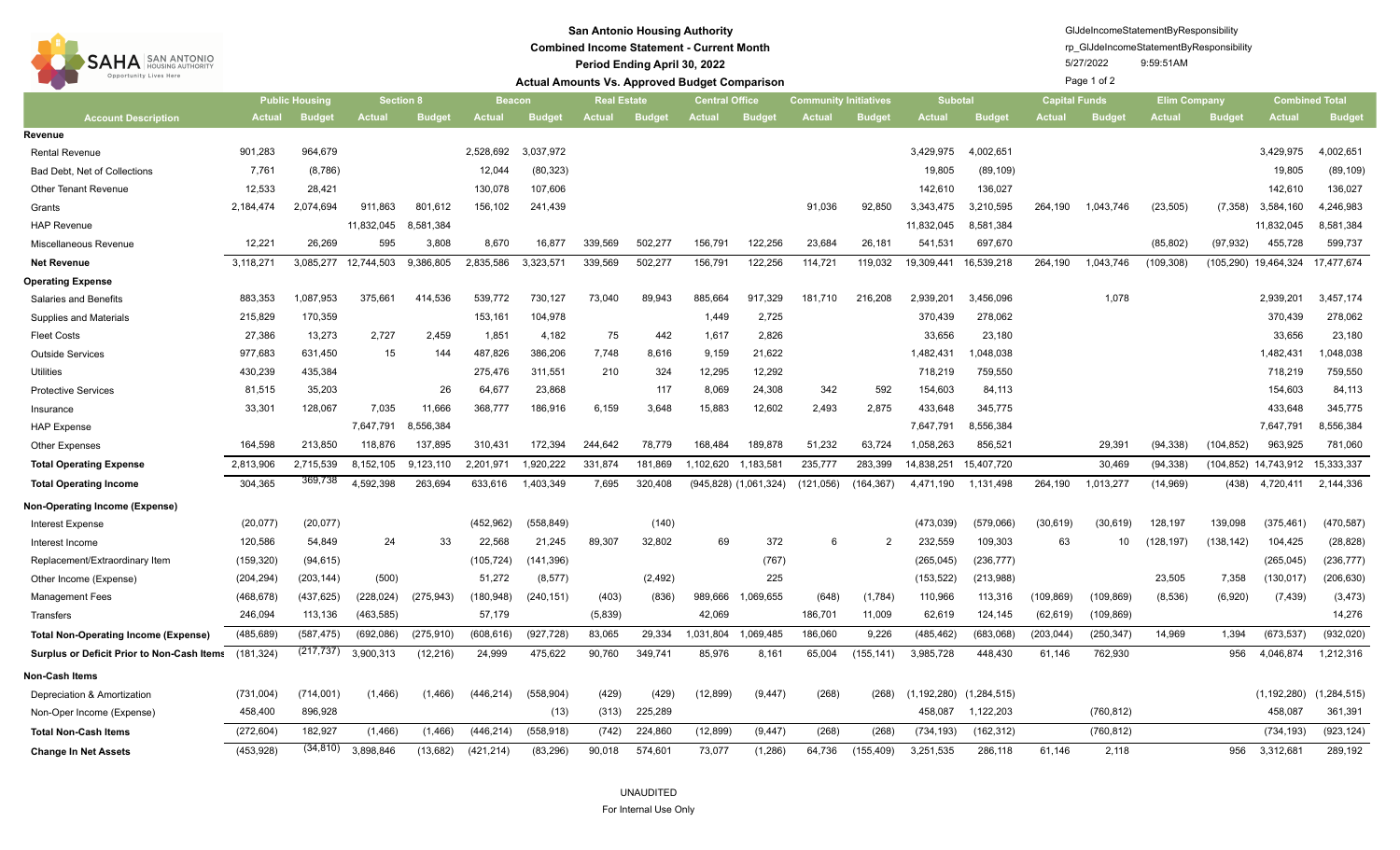

### **Combined Income Statement - Current Month Period Ending April 30, 2022 Actual Amounts Vs. Approved Budget Comparison Page 2 of 2 Page 2 of 2 San Antonio Housing Authority**

GlJdeIncomeStatementByResponsibility 5/27/2022 9:59:51AM rp\_GlJdeIncomeStatementByResponsibility







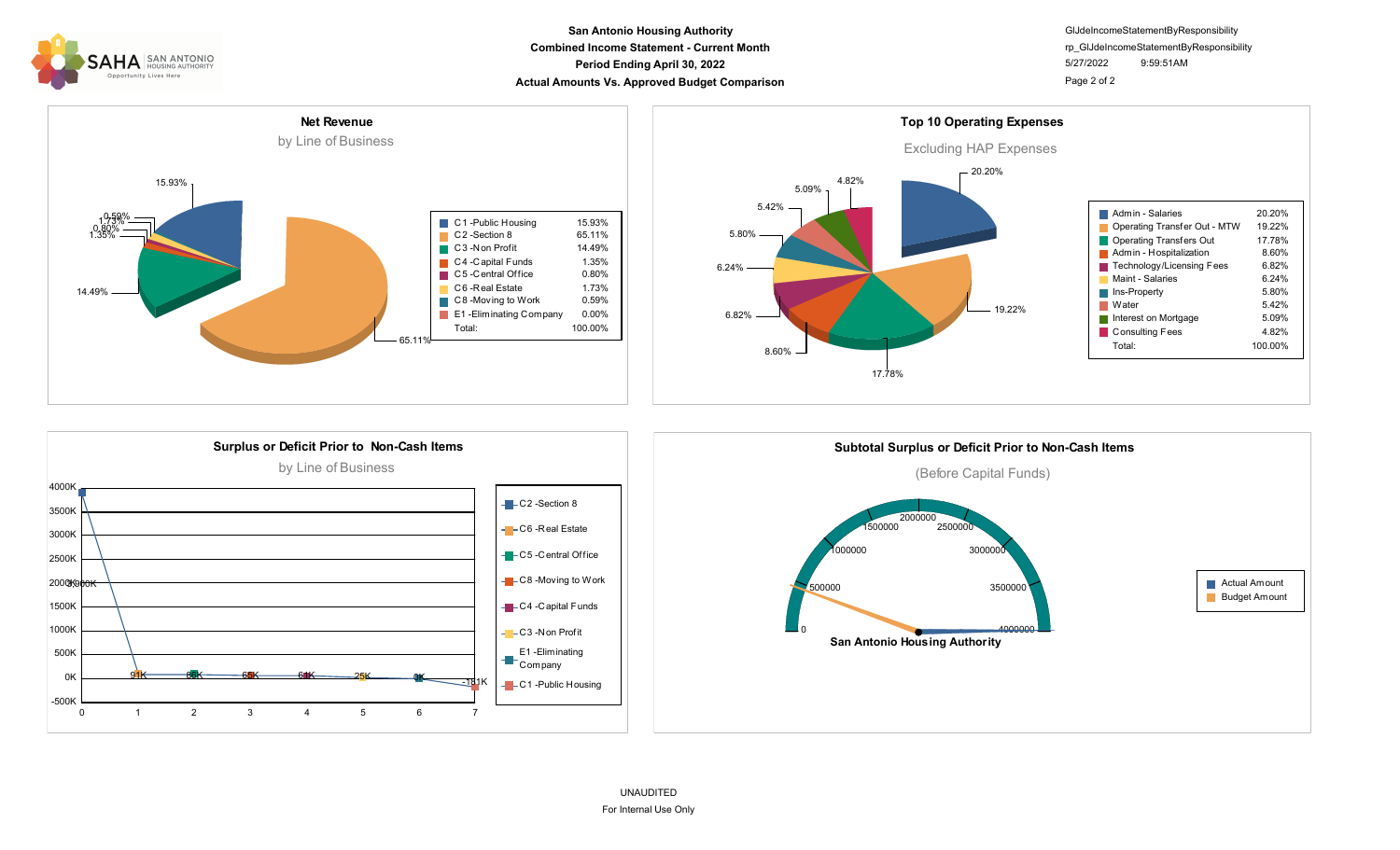<span id="page-4-0"></span>

| <b>SAN ANTONIO</b><br>SAHA<br><b>HOUSING AUTHORITY</b><br>Opportunity Lives Here | <b>San Antonio Housing Authority</b><br><b>Combined Income Statement - Year-To-Date</b><br>Period Ending April 30, 2022<br><b>Actual Amounts Vs. Approved Budget Comparison</b> |                       |                                           |                                   |                                                                  |                                       |                    |                     |                                                       |                      |                              |                     |                                         | GIJdeIncomeStatementByResponsibility<br>rp GIJdeIncomeStatementByResponsibility<br>5/27/2022<br>Page 1 of 2 |                      |                                           |                     |               |                                    |                   |
|----------------------------------------------------------------------------------|---------------------------------------------------------------------------------------------------------------------------------------------------------------------------------|-----------------------|-------------------------------------------|-----------------------------------|------------------------------------------------------------------|---------------------------------------|--------------------|---------------------|-------------------------------------------------------|----------------------|------------------------------|---------------------|-----------------------------------------|-------------------------------------------------------------------------------------------------------------|----------------------|-------------------------------------------|---------------------|---------------|------------------------------------|-------------------|
|                                                                                  |                                                                                                                                                                                 | <b>Public Housing</b> |                                           | <b>Section 8</b><br><b>Beacon</b> |                                                                  |                                       | <b>Real Estate</b> |                     | <b>Central Office</b>                                 |                      | <b>Community Initiatives</b> |                     | <b>Subotal</b>                          |                                                                                                             | <b>Capital Funds</b> |                                           | <b>Elim Company</b> |               | <b>Combined Total</b>              |                   |
| <b>Account Description</b>                                                       | <b>Actual</b>                                                                                                                                                                   | <b>Budget</b>         | <b>Actual</b>                             | <b>Budget</b>                     | <b>Actual</b>                                                    | <b>Budget</b>                         | Actual             | <b>Budget</b>       | <b>Actual</b>                                         | <b>Budget</b>        | <b>Actual</b>                | <b>Budget</b>       | <b>Actual</b>                           | <b>Budget</b>                                                                                               | <b>Actual</b>        | <b>Budget</b>                             | <b>Actual</b>       | <b>Budget</b> | <b>Actual</b>                      | <b>Budget</b>     |
| Revenue                                                                          |                                                                                                                                                                                 |                       |                                           |                                   |                                                                  |                                       |                    |                     |                                                       |                      |                              |                     |                                         |                                                                                                             |                      |                                           |                     |               |                                    |                   |
| <b>Rental Revenue</b>                                                            | 8,788,339                                                                                                                                                                       | 9,646,790             |                                           |                                   | 24, 241, 862 29, 404, 347                                        |                                       |                    |                     |                                                       |                      |                              |                     | 33,030,201                              | 39,051,137                                                                                                  |                      |                                           |                     |               | 33,030,201                         | 39,051,137        |
| Bad Debt, Net of Collections                                                     | 123,805                                                                                                                                                                         | (87, 862)             |                                           |                                   | (1,621,211)                                                      | (810,757)                             |                    |                     |                                                       |                      |                              |                     | (1,497,406)                             | (898, 618)                                                                                                  |                      |                                           |                     |               | (1,497,406)                        | (898, 618)        |
| <b>Other Tenant Revenue</b>                                                      | (445)                                                                                                                                                                           | 221,840               |                                           |                                   | 982,047                                                          | 1,074,297                             |                    |                     |                                                       |                      |                              |                     | 981,602                                 | 1,296,137                                                                                                   |                      |                                           |                     |               | 981,602                            | 1,296,137         |
| Grants                                                                           | 23,781,457                                                                                                                                                                      | 20,746,937            | 9,496,649                                 | 8,016,123                         | 2,488,486                                                        | 2,414,387                             |                    |                     |                                                       |                      | 981.412                      | 928,503             | 36,748,004                              | 32,105,948                                                                                                  | 7,220,079            | 11,096,809                                | (253,094)           |               | (73,583) 43,714,990                | 43,129,174        |
| <b>HAP Revenue</b>                                                               |                                                                                                                                                                                 |                       | 79,879,763 85,814,343                     |                                   |                                                                  |                                       |                    |                     |                                                       |                      |                              |                     | 79,879,763                              | 85,814,343                                                                                                  |                      |                                           |                     |               | 79,879,763                         | 85,814,343        |
| Miscellaneous Revenue                                                            | 615,096                                                                                                                                                                         | 262,694               | 1,684                                     | 38,080                            | 97,202                                                           |                                       | 159,940 12,735,652 | 5,078,138           | 1,283,176                                             | 1,222,565            | 219,472                      | 261,814             | 14,952,281                              | 7,023,231                                                                                                   |                      |                                           | (845, 125)          |               | (979,321) 14,107,156               | 6,043,910         |
| <b>Net Revenue</b>                                                               | 33,308,252                                                                                                                                                                      | 30,790,399            |                                           |                                   | 89,378,095 93,868,545 26,188,386 32,242,214 12,735,652 5,078,138 |                                       |                    |                     | 1,283,176                                             | 1,222,565            | 1,200,884                    |                     | 1,190,317 164,094,445 164,392,178       |                                                                                                             | 7,220,079            | 11,096,809 (1,098,219)                    |                     |               | (1,052,905)170,216,305 174,436,082 |                   |
| <b>Operating Expense</b>                                                         |                                                                                                                                                                                 |                       |                                           |                                   |                                                                  |                                       |                    |                     |                                                       |                      |                              |                     |                                         |                                                                                                             |                      |                                           |                     |               |                                    |                   |
| <b>Salaries and Benefits</b>                                                     | 9,559,260                                                                                                                                                                       | 11,082,897            | 3,825,702                                 | 4,220,344                         | 5,859,622                                                        | 7,751,470 1,040,699                   |                    | 910,244             | 8,957,637                                             | 9,282,297            |                              | 1,876,789 2,196,780 |                                         | 31,119,708 35,444,033                                                                                       |                      | 10,916                                    |                     |               | 31,119,708                         | 35,454,949        |
| <b>Supplies and Materials</b>                                                    | 2,122,974                                                                                                                                                                       | 1,703,590             |                                           |                                   | 1,025,300                                                        | 1,081,828                             |                    |                     | 15,285                                                | 27,250               |                              |                     | 3,163,559                               | 2,812,668                                                                                                   |                      |                                           |                     |               | 3,163,559                          | 2,812,668         |
| <b>Fleet Costs</b>                                                               | 169,398                                                                                                                                                                         | 132,725               | 17,688                                    | 24,585                            | 25,479                                                           | 40,587                                | 1,474              | 4,420               | 21,387                                                | 28,257               |                              |                     | 235,427                                 | 230,574                                                                                                     |                      |                                           |                     |               | 235,427                            | 230,574           |
| <b>Outside Services</b>                                                          | 8,662,870                                                                                                                                                                       | 6,314,501             | 276                                       | 1,442                             | 4,188,350                                                        | 3,657,221                             | 79,132             | 86,157              | 229,964                                               | 216,218              |                              |                     | 13,160,592                              | 10,275,538                                                                                                  | 33,002               |                                           |                     |               | 13,193,594                         | 10,275,538        |
| Utilities                                                                        | 4,697,684                                                                                                                                                                       | 4,353,837             |                                           |                                   | 2,880,914                                                        | 3,011,459                             | 2,090              | 3,240               | 124,528                                               | 122,917              |                              |                     | 7,705,215                               | 7,491,453                                                                                                   |                      |                                           |                     |               | 7,705,215                          | 7,491,453         |
| <b>Protective Services</b>                                                       | 584,704                                                                                                                                                                         | 352,029               | 2,071                                     | 258                               | 219,290                                                          | 238,456                               | 2,068              | 1,170               | 102,881                                               | 243,077              | 1,145                        | 5,920               | 912,157                                 | 840,910                                                                                                     |                      |                                           |                     |               | 912,157                            | 840,910           |
| Insurance                                                                        | 1,270,770                                                                                                                                                                       | 1,303,289             | 91,776                                    | 125,004                           | 1,614,447                                                        | 1,782,667                             | 36,250             | 37,726              | 106,846                                               | 139,278              | 22,933                       | 32,766              | 3,143,022                               | 3,420,730                                                                                                   |                      |                                           |                     |               | 3,143,022                          | 3,420,730         |
| <b>HAP Expense</b>                                                               |                                                                                                                                                                                 |                       | 75,667,318 85,563,843                     |                                   |                                                                  |                                       |                    |                     |                                                       |                      |                              |                     |                                         | 75,667,318 85,563,843                                                                                       |                      |                                           |                     |               | 75,667,318                         | 85,563,843        |
| <b>Other Expenses</b>                                                            | 1,640,152                                                                                                                                                                       | 2,208,180             | 1,137,486                                 | 1,398,415                         | 1,508,965                                                        | 1,765,378                             | 1,237,284          | 790,413             | 1,246,647                                             | 1,921,974            | 567,802                      | 642,930             | 7,338,335                               | 8,727,290                                                                                                   | 104,863              | 293,913                                   | (916, 939)          | (1,048,521)   | 6,526,259                          | 7,972,682         |
| <b>Total Operating Expense</b>                                                   | 28,707,811                                                                                                                                                                      | 27,451,048            | 80,742,316 91,333,891                     |                                   | 17,322,365 19,329,067                                            |                                       | 2,398,997          | 1,833,369           | 10,805,175 11,981,267                                 |                      | 2,468,669                    |                     | 2,878,396 142,445,333 154,807,038       |                                                                                                             | 137,865              | 304,828                                   | (916, 939)          |               | (1,048,521)141,666,259 154,063,345 |                   |
| <b>Total Operating Income</b>                                                    | 4,600,441                                                                                                                                                                       | 3,339,351             | 8,635,779                                 | 2,534,654                         | 8,866,021                                                        | 12,913,147 10,336,655                 |                    | 3,244,769           | $(9,521,999)(10,758,702)$ $(1,267,785)$ $(1,688,079)$ |                      |                              |                     | 21,649,111                              | 9,585,140                                                                                                   | 7,082,214            | 10,791,981                                | (181, 280)          |               | (4,384) 28,550,045 20,372,737      |                   |
| <b>Non-Operating Income (Expense)</b>                                            |                                                                                                                                                                                 |                       |                                           |                                   |                                                                  |                                       |                    |                     |                                                       |                      |                              |                     |                                         |                                                                                                             |                      |                                           |                     |               |                                    |                   |
| <b>Interest Expense</b>                                                          | (204, 674)                                                                                                                                                                      | (204, 674)            |                                           |                                   |                                                                  | $(4,956,252)$ $(5,483,689)$           |                    | (1,401)             |                                                       |                      |                              |                     | (5, 160, 926)                           | (5,689,764)                                                                                                 | (333, 446)           | (333, 446)                                | 1,263,496           | 1,195,811     | (4,230,876)                        | (4,827,400)       |
| Interest Income                                                                  | 1,179,971                                                                                                                                                                       | 761,443               | 239                                       | 327                               | 213,375                                                          | 212,358                               | 864,979            | 511,709             | 897                                                   | 3,724                | 60                           | 19                  | 2,259,521                               | 1,489,581                                                                                                   | 481                  |                                           | 104 (1,248,496)     | (1, 197, 723) | 1,011,506                          | 291,961           |
| Replacement/Extraordinary Item                                                   | (1,476,035)                                                                                                                                                                     | (946, 149)            |                                           |                                   |                                                                  | $(1,075,198)$ $(1,373,568)$           |                    |                     | (2, 187)                                              | (7,670)              |                              |                     | (2,553,420)                             | (2,327,387)                                                                                                 |                      |                                           |                     |               | (2,553,420)                        | (2,327,387)       |
| Other Income (Expense)                                                           | (1,807,830)                                                                                                                                                                     | (2,031,443)           | (500)                                     |                                   | 839,296                                                          | (83, 898)                             |                    | (24, 920)           | (3,206)                                               | 2,250                | 1,650                        |                     | (970, 590)                              | (2, 138, 011)                                                                                               |                      |                                           | 253,094             | 73,583        | (717, 496)                         | (2,064,427)       |
| <b>Management Fees</b>                                                           | (4,624,716)                                                                                                                                                                     |                       | $(4,376,245)$ $(2,355,041)$ $(2,759,429)$ |                                   |                                                                  | $(1,876,811)$ $(2,496,948)$           | (4,500)            |                     | (8,361) 10,018,138 11,355,660                         |                      | (7, 742)                     | (17, 841)           | 1,149,328                               | 1,696,836                                                                                                   |                      | $(1,098,692)$ $(1,757,907)$               | (149, 671)          | (69,200)      | (99,035)                           | (130, 271)        |
| Transfers                                                                        | 2,001,969                                                                                                                                                                       | 1,131,363             | (5,252,906)                               |                                   | 3,370,126                                                        |                                       | 760,636            |                     | (1,650,873)                                           |                      | 1,436,611                    | 110,086             | 665,562                                 | 1,241,449                                                                                                   |                      | $(749,668)$ $(1,098,692)$                 |                     |               | (84, 106)                          | 142,757           |
| <b>Total Non-Operating Income (Expense)</b>                                      | (4,931,316)                                                                                                                                                                     |                       | $(5,665,706)$ $(7,608,208)$ $(2,759,102)$ |                                   |                                                                  | $(3,485,465)$ $(9,225,745)$ 1,621,115 |                    | 477,027             |                                                       | 8,362,769 11,353,965 | 1,430,579                    | 92,264              | (4,610,526)                             |                                                                                                             |                      | $(5,727,297)$ $(2,181,326)$ $(3,189,941)$ | 118,423             | 2,471         | (6,673,428)                        | (8,914,766)       |
| <b>Surplus or Deficit Prior to Non-Cash Items</b> (330,876)                      |                                                                                                                                                                                 | (2,326,355)           | 1,027,572                                 |                                   | $(224, 448)$ 5,380,556                                           |                                       |                    |                     | 3,687,402 11,957,769 3,721,796 (1,159,229)            | 595,262              |                              |                     | 162,794 (1,595,815) 17,038,586          |                                                                                                             | 3,857,842 4,900,888  | 7,602,040                                 | (62, 857)           |               | (1,912) 21,876,617 11,457,970      |                   |
| Non-Cash Items                                                                   |                                                                                                                                                                                 |                       |                                           |                                   |                                                                  |                                       |                    |                     |                                                       |                      |                              |                     |                                         |                                                                                                             |                      |                                           |                     |               |                                    |                   |
| Depreciation & Amortization                                                      | (7,384,168)                                                                                                                                                                     | (7,276,935)           | (14, 662)                                 |                                   | $(14,663)$ $(4,315,769)$ $(5,617,579)$                           |                                       | (8,000)            | (7,978)             | (122, 731)                                            | (95, 964)            | (2,675)                      |                     | $(2,675)$ $(11,848,005)$ $(13,015,794)$ |                                                                                                             |                      |                                           |                     |               | $(11,848,005)$ $(13,015,794)$      |                   |
| Non-Oper Income (Expense)                                                        | 682,608                                                                                                                                                                         | 8,969,275             |                                           |                                   | 29,256                                                           | (133)                                 |                    | 1,039 2,252,892     | (62, 857)                                             |                      |                              |                     |                                         | 650,046 11,222,034                                                                                          |                      | $(249, 727)$ $(7, 608, 122)$              |                     |               |                                    | 400,319 3,613,912 |
| <b>Total Non-Cash Items</b>                                                      | (6,701,559)                                                                                                                                                                     | 1,692,340             | (14, 662)                                 |                                   | $(14,663)$ $(4,286,512)$ $(5,617,712)$                           |                                       |                    | $(6,961)$ 2,244,915 | (185, 588)                                            | (95, 964)            | (2,675)                      |                     | $(2,675)$ $(11,197,959)$ $(1,793,759)$  |                                                                                                             |                      | $(249, 727)$ $(7, 608, 122)$              |                     |               | $(11,447,686)$ $(9,401,882)$       |                   |
| <b>Change In Net Assets</b>                                                      | (7,032,435)                                                                                                                                                                     | (634, 014)            | 1,012,909                                 |                                   | (239,111) 1,094,044 (1,930,310) 11,950,808 5,966,711 (1,344,818) |                                       |                    |                     |                                                       | 499,298              |                              | 160,119 (1,598,491) | 5,840,627                               | 2,064,083                                                                                                   | 4,651,161            | (6,082)                                   | (62, 857)           |               | $(1,912)$ 10,428,931               | 2,056,089         |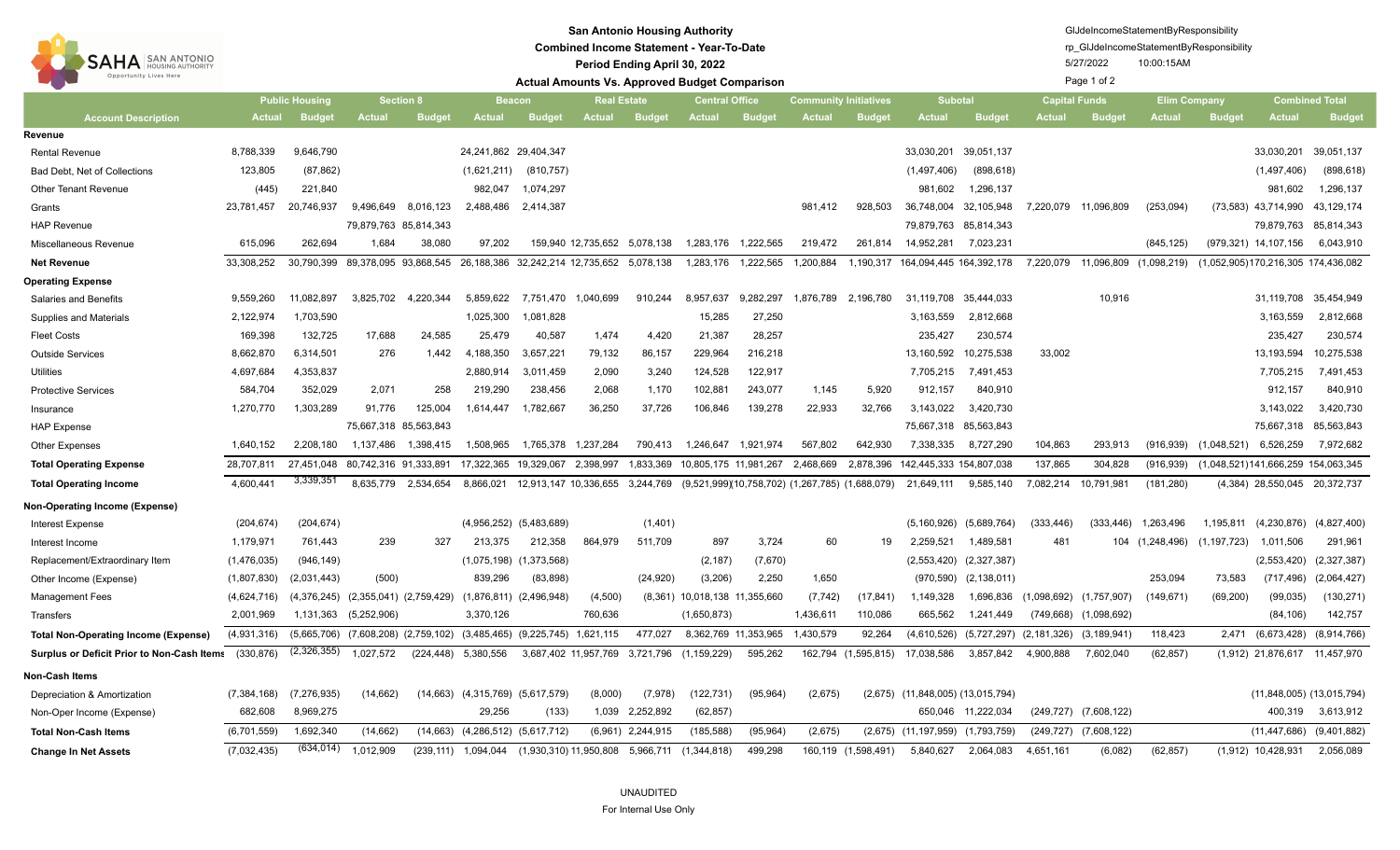

### **Combined Income Statement - Year-To-Date Period Ending April 30, 2022 Actual Amounts Vs. Approved Budget Comparison Page 2 of 2 Page 2 of 2 San Antonio Housing Authority**

GlJdeIncomeStatementByResponsibility 5/27/2022 10:00:15AM rp\_GlJdeIncomeStatementByResponsibility